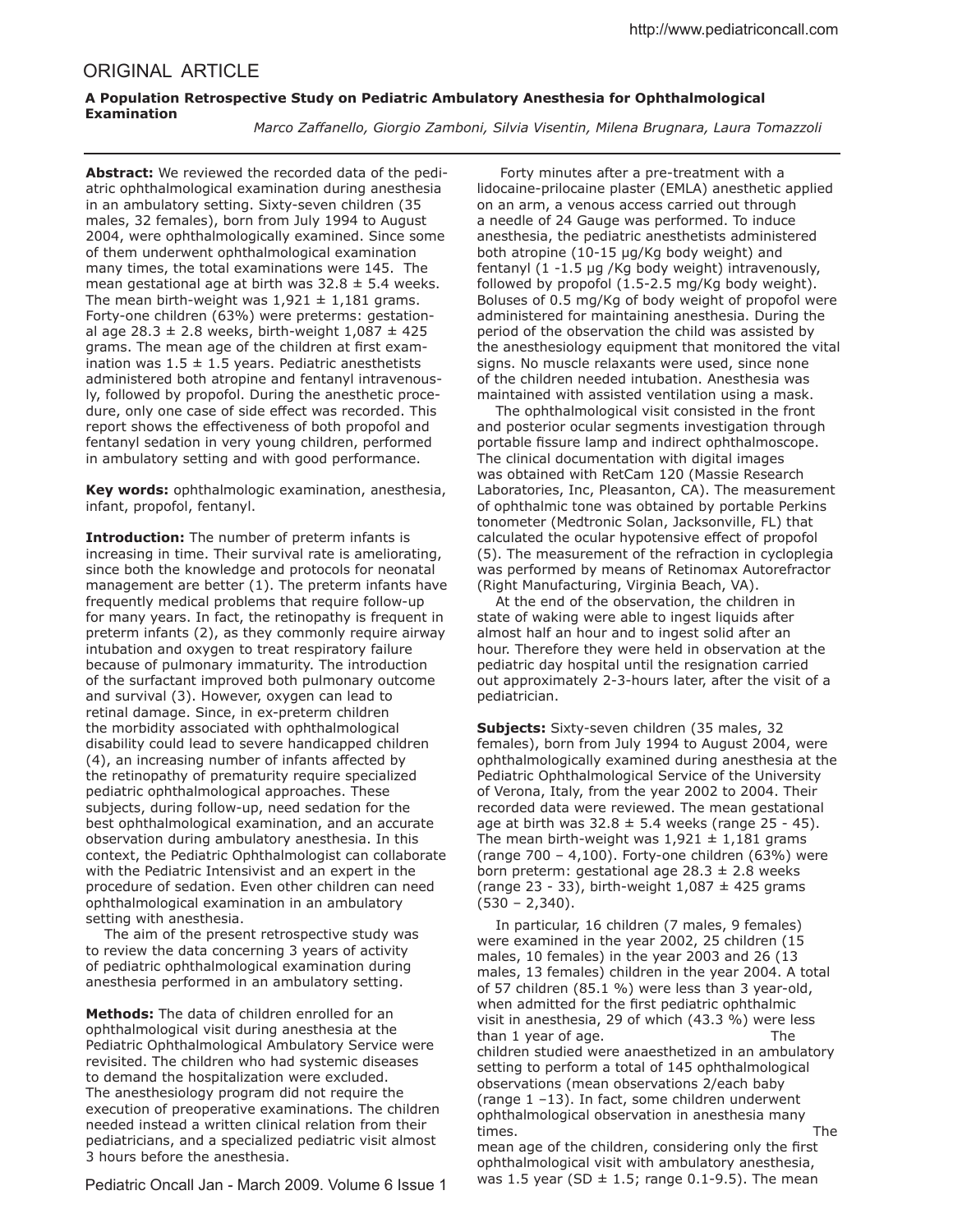age of the children, considering the total ophthalmological visits performed in anesthesia, was 1.9 year (SD  $\pm$  1.3).

## **Table II. Ophthalmic diseases, number of patients examined in anesthesia for each disease, total of visits performed in anesthesia for each disease and sex distribution.**

| Disease                                                              | Patients Total<br>(n) |                 | visits $(n)$ Sex $(M/F)$ |
|----------------------------------------------------------------------|-----------------------|-----------------|--------------------------|
| Right Retinal hamartom                                               | 1                     | 1               | 0/1                      |
| Left Atrophy eye spot                                                | 1                     | 1               | 1/0                      |
| Congenital bilateral cataract                                        | 3                     | 13              | 0/3                      |
| Left Congenital cataract                                             | 1                     | 1               | 1/0                      |
| Right Coloboma of optical and retinal<br>nerve                       | 1                     | 1               | 1/0                      |
| Right Coloboma of optical nerve                                      | 1                     | 1               | 1/0                      |
| Left Coloboma of iris and retina                                     | 1                     | 1               | 0/1                      |
| Tapeto-retinal degeneration                                          | 1                     | 1               | 1/0                      |
| Tapeto-retinal degeneration and<br>bilateral cataract                | 2                     | 2               | 1/1                      |
| Pre-retinic post-partum hemorrhage                                   | 1                     | 1               | 0/1                      |
| R.O.P.                                                               | 36                    | $\overline{94}$ | 18/18                    |
| R.O.P. + Shaken baby syndrome                                        | 1                     | 2               | 1/0                      |
| Familial exudative vitreoretinopathy                                 | 1                     | $\overline{2}$  | 0/1                      |
| Congenital glaucoma                                                  | 1                     | 2               | 1/0                      |
| Hypertrophic iris                                                    | ī                     | ī               | $\overline{0/1}$         |
| Corneal leucomas                                                     | ī                     | ī               | 1/0                      |
| Microphthamia, cataract, persistent<br>hyperplastic primary vitreous | 1                     | 1               | 1/0                      |
| Neuropsychiatric patient                                             | 2                     | 2               | 1/1                      |
| Retinoschisis X linked                                               | 3                     | 6               | $\overline{3/0}$         |
| Retinitis pigmentosa                                                 | ī                     | 2               | 0/1                      |
| Sclerocornea and microphthalmia                                      | 1                     | 4               | 0/1                      |
| Sclerosis tuberosa                                                   | 1                     | 1               | 1/0                      |
| Cranio-facial syndrome, left atrophia<br>optical nerve               | 1                     | 1               | 0/1                      |
| Suspect congenital glaucoma                                          | 1                     | $\mathbf{1}$    | 1/0                      |
| Sturge Weber syndrome                                                | 1                     | 1               | 0/1                      |
| Persistent hyperplastic primary<br>lvitreous                         | h.                    | 1               | 1/0                      |
| Total                                                                | 67                    | 145             | 28/27                    |

Pediatric Oncall Jan - March 2009. Volume 6 Issue 1

**Results:** Table I reports the ophthalmic diseases diagnosed and followed-up in our children. Out of 67 observed children, 57 (29 males and 28 females) showed ocular diseases of the posterior segment of the eye [retinopathy of prematurity (ROP), retinitis pigmentosa, retinoschisis X-linked, retinal hamartoma, tapeto-retinal degeneration, atrophy and coloboma of the optical nerve, FEVR (familial exudative vitreoretinopathy), post-partum preretinal hemorrhages]. Furthermore, 10 children (6 males and 4 females) showed diseases of anterior ocular segment of the eye (congenital cataract, congenital glaucoma, corneal leucoma, sclerocornea, microphthalmus, and persistent hyperplastic primary vitreous).

 During the anesthetic procedure, we observed only one case of severe hypoglycemia in a 1.3 years old ex-preterm female, afected by residua of ROP. The complication was treated with intravenous glucose solution and intra-muscular glucagon. This child did not need further visit with this protocol.

**Discussion:** In this retrospective study we studied the efectiveness of the propofol in inducing and maintaining anesthesia in young children requiring ambulatory ophthalmological examination. In our survey we found a very low rate of side effects.

 Currently, in less than 3 year-old children, the pediatric intensivist can perform with safety and effectiveness the "total intravenous anesthesia" (TIVA). For this purpose, the drug propofol (2, 6-diisopropylphenol) generally allows the pediatric ophthalmologist a complete ophthalmological examination, with minimal traumatism and maximum safeness in children (6-12). However, there are many controversies over the use of propofol in pediatric setting, since respiratory depression, hypotension and other rare potentially life threatening side efects are observed (12,16). On the other hand, propofol sedation has been successfully used in Emergency Department for several procedures (13), and in Pediatric Critical Care Setting (8). However, to our knowledge, no experience has been published on sedation with propofol in an ambulatory setting with the Pediatric Intensivists' assistance.

 In the setting of ophthalmologic examination, atropine is used to obtain pupils dilatation. In addition it is frequently administered to all sedated children to reduce oral secretions and bradycardia complication of the anesthesia (12). Fentanyl, an opioid agent, has been widely used in pediatrics along or with propofol for stress control, analgesia and ameliorate the sedation (14, 15).

 In general the propofol medication has showed a remarkable safety profile. Generally, in all our children sedated with this drug, the side efects were not so relevant to stop the examination, or to require invasive procedure of assistance. We only recorded a serious episode of hypoglycemia in one small ex-preterm 15 months old baby. The problem was successfully resolved with the hospitalization in Pediatrics Department for one night. It was due to a misunderstanding with the mother, who held the child in too prolonged fasting condition, before sedation. *Note: ROP = Retinopathy of Prematurity*